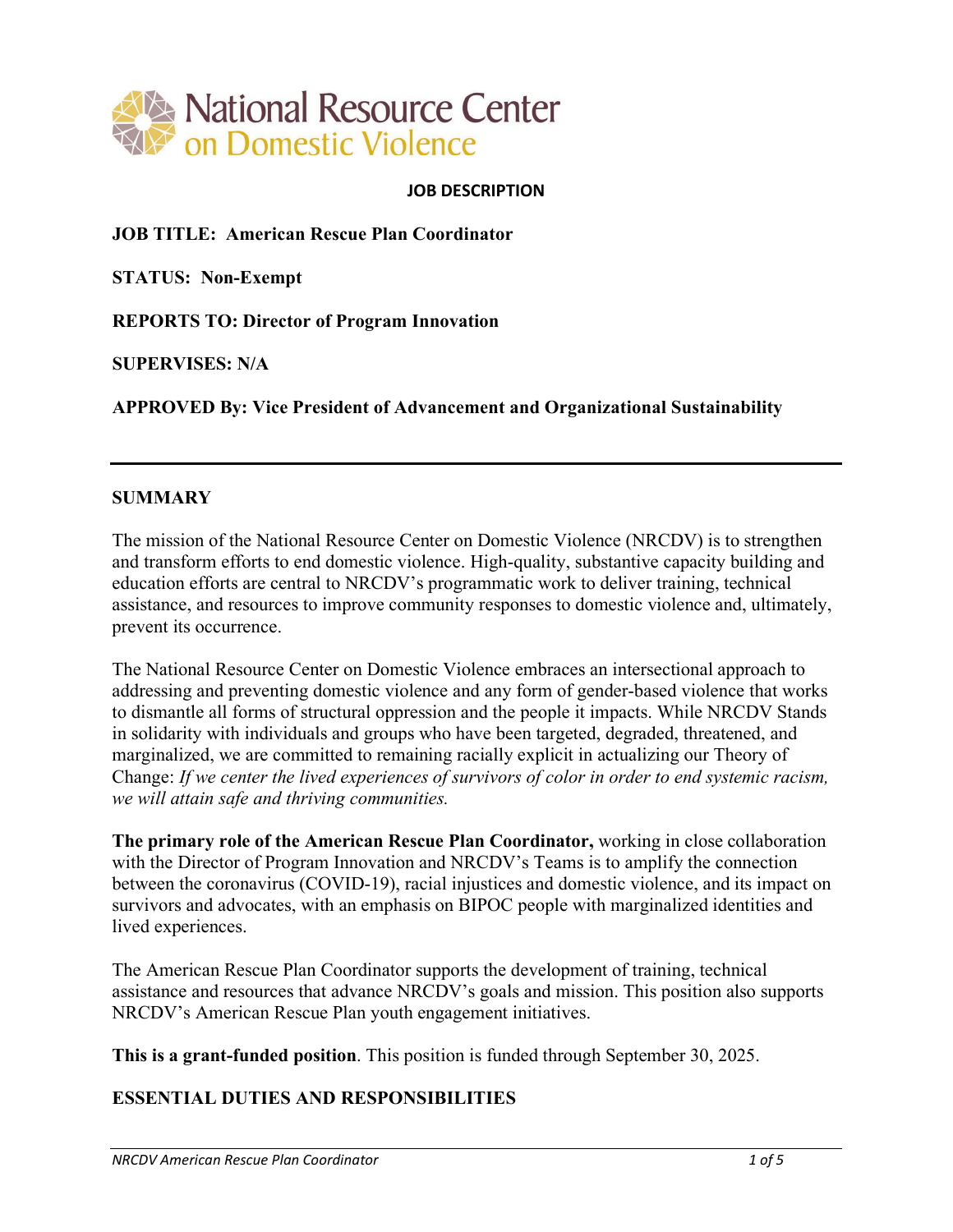- 1. Provide administrative support to the Director of Program Innovation to implement deliverables, coordinate projects across NRCDV's Teams and gather information for reports and tracking by:
	- Coordinating technical and other logistics for on-site and web-based American Rescue Plan projects and events;
	- Assisting with coordination of meeting logistics, providing support with the development of agendas, meeting content and marketing materials;
	- Coordinating and supporting facilitation of critical conversations and listening sessions on racial and health equity in relation to gender-based violence;
	- Researching trends and best practices related to lessons learned during COVID-19 public health crisis, health equity and wellness, to include identification of current needs, gaps, etc., to be incorporated and addressed through resource development, training, and technical assistance;
	- Providing support to the Director of Program Innovation for the development and delivery of program-specific events, as outlined in NRCDV's American Rescue Plan workplans;
	- Scheduling meetings, taking notes, coordinating technical and other logistics for inperson, conference calls, and videoconference meetings; and
	- Supporting implementation strategies for gathering and compiling information from DVRN members regarding use of American Rescue Plan funds.
- 2. Support NRCDV's youth-centered initiatives and act as a liaison to connect and engage youth in positive experiences by:
	- Engaging with youth leaders to empower them to co-create relevant content and plan youth-focused convenings;
	- Collaborating with Director of Program Innovation, Director of Training and Technical Assistance, Program & Prevention Team's Project Specialist and Communications Team to develop and convene a national virtual youth prevention summit to support efforts for preventing and responding to dating violence;
	- Supporting the facilitation of critical conversations with youth leaders and youth serving organizations on racial and health equity in relation to gender-based violence;
	- Researching trends and best practices related to meaningful youth engagement with BIPOC youth with marginalized identities; and
	- Collaborating with youth leaders to develop and compile resources for victim service providers that highlight the importance of meaningful youth engagement in their prevention and intervention efforts.
- 3. Engages in the development of NRCDV resources for dissemination through NRCDV's special projects and key initiatives by:
	- Supporting the development of American Rescue Plan specific content (as outlined in workplans) including Technical Assistance Questions of the Month, Special Collections, fact sheets, newsletters, blog articles, featured information, and other online materials;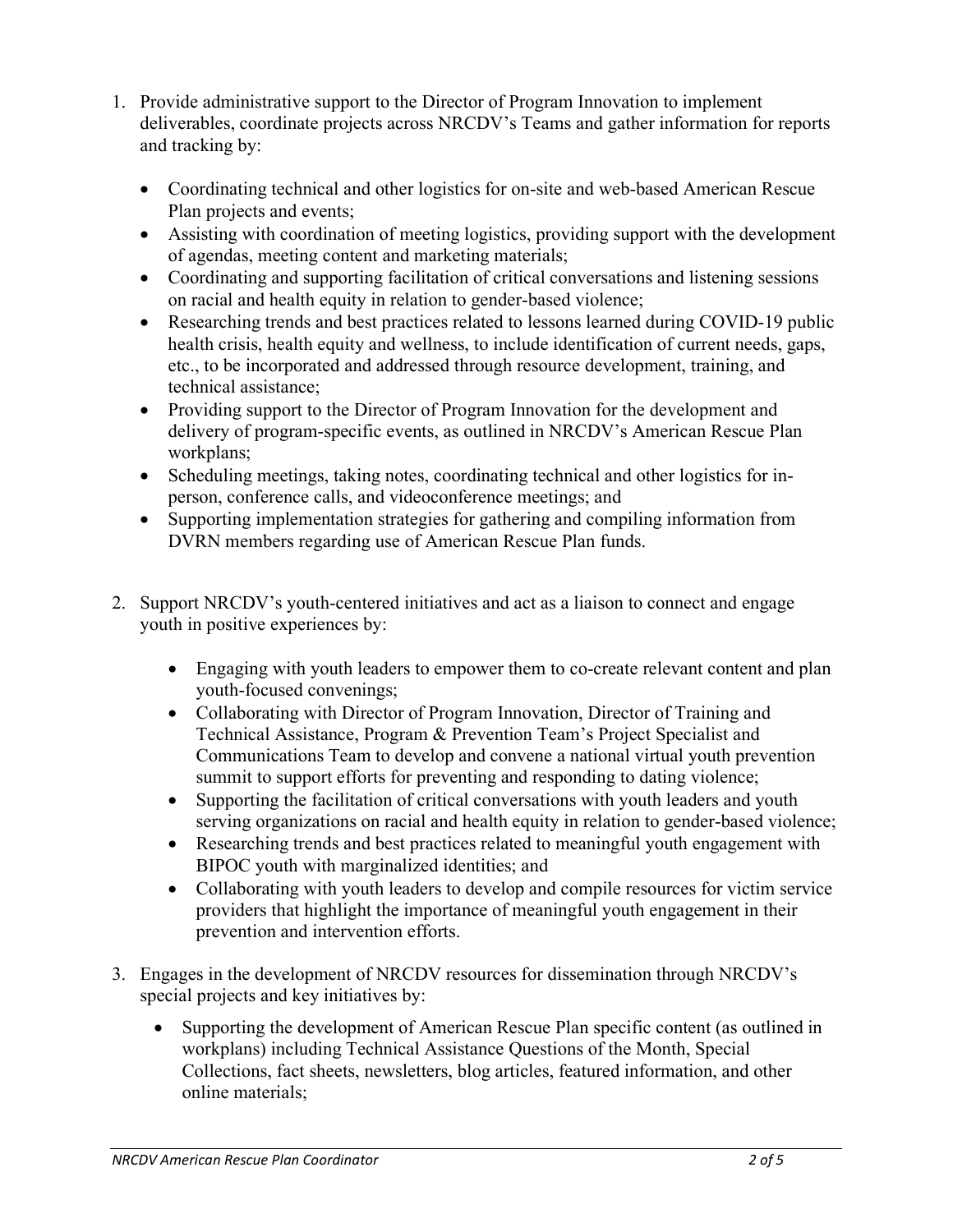- Applying an anti-oppression and intersectional lens in the selected resources to ensure that information is current and relevant to NRCDV's constituents, including those from marginalized communities;
- Assisting in selecting high-quality resources and creating content for use on NRCDV's social media channels and specific social media events; and
- Supporting the Communications Team in the development of promotional materials and campaigns related to program activities and initiatives.

### 4. Provides programmatic support to the Programs & Prevention Team by:

- Collaborating with Director of Program Innovation, Senior Technical Assistance and Resource Specialist to manage technical assistance requests (including basic information requests, consultation, referrals, resource sharing, ongoing support, etc.) related to adapting to fluctuating needs and circumstances due to COVID-19 and other public health emergencies;
- Collaborating with team members to compile relevant information for regular team update reports;
- Collecting and compiling information for team update report;
- Participate in efforts to evaluate the impact of NRCDV's American Rescue Plan training, technical assistance, resources, and messaging campaigns; and
- Updating project management tools accurately and consistently.

## **OTHER DUTIES**

- Engaging in ongoing anti-racism, anti-Blackness, and anti-oppression trainings and discussions;
- Participating in Programs and Prevention Team, Policy and Research Team, NRCDV's workgroups and committee meetings and trainings as required and/or appropriate;
- Providing backup for duties for which team members may be unavailable due to workrelated travel, vacation, or other forms of leave; and
- Perform other duties required by management.

## **QUALIFICATIONS**

To perform this job successfully, an individual must be able to perform each essential duty satisfactorily. The requirements listed below are representative of the knowledge, skill, and/or ability required. Reasonable accommodations may be made to enable individuals with disabilities to perform the essential functions.

### **Education and Experience**

- Bilingual abilities preferred.
- Lived experience or familiarity with the gender-based violence movement or other movements for social change.
- Experience and interest in program coordination, youth engagement, racial and health equity and workplace wellness.
- Any equivalent combination of education, internships or apprenticeships, and work experience.

### *Communication Skills*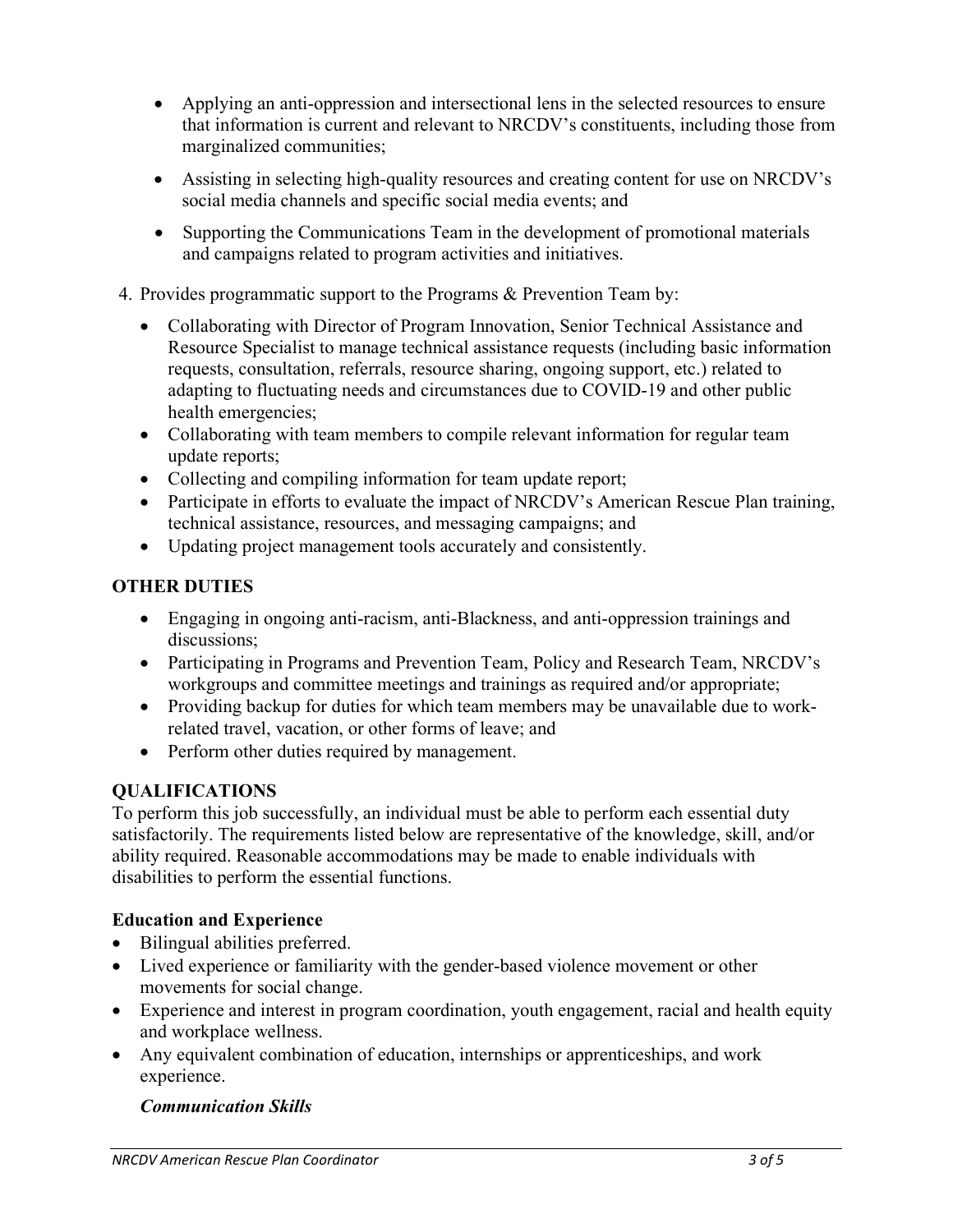• Effective written and oral communication skills and the ability to communicate with others to understand them and to be understood. Ability to prepare clear, accurate and concise publications and reports and assist in the development and revision of pertinent organizational materials.

## *Computer Skills*

• Significant computer proficiency with a knowledge of Apple computers and experience with Microsoft Office and Adobe Suites, and demonstrated expertise using content management software/systems. Demonstrated skills in office systems and equipment and a willingness to learn additional electronic technologies.

## *Administrative Skills*

• Considerable attention to detail, ability to prioritize multiple projects and accurate data entry. Ability to create and format written documents, letters, meeting notes and reports with little or no oversight.

# *Language Ability*

• Ability to read and interpret documents such as safety rules, operating and maintenance instructions, and procedure manuals. Ability to write routine reports and correspondence. Ability to speak effectively before groups of constituents or employees of organization.

# *Math Ability*

• Ability to read, interpret, organize, and analyze data.

# *Reasoning Ability*

• Demonstrated understanding of process for critical thinking to promote effective communications strategies. Ability to solve practical problems and deal with a variety of concrete variables in situations where only limited standardization exists. Ability to interpret a variety of instructions furnished in written, verbal, diagram, or schedule form.

# *Other Skills, Abilities and Behaviors*

To be a successful member of the NRCDV team, an individual should demonstrate the following:

- **Shared vision and direction** Participates in opportunities to provide thoughtful feedback about the organizational vision, strategic plan and mission. Seeks out information, engages with colleagues, and attends meetings to assist in fully understanding how the individual job fits into the full scope of the organization.
- **Ethics & Integrity**  Treats others with respect and consideration regardless of status or position; Approaches situations with diplomacy, tact, and discretion; inspires the trust of others.
- **Teamwork**  Collaborates and communicates within and across teams, enabling workflow and positive partnerships.
- **Personal Accountability** Drives toward results while taking personal responsibility for their actions and professional interactions. Responds to challenges and opportunities and is flexible and willing to pitch in and try new things, sometimes outside the scope of normal duties. Actively participates in discussions, surveys, retreats, evaluations and other means of communication.
- **Problem-solving and Continuous Improvement**  Actively participates in identifying barriers and challenges in the work environment and works to help overcome them by creating solutions and doing the very best work they can to move the mission forward.